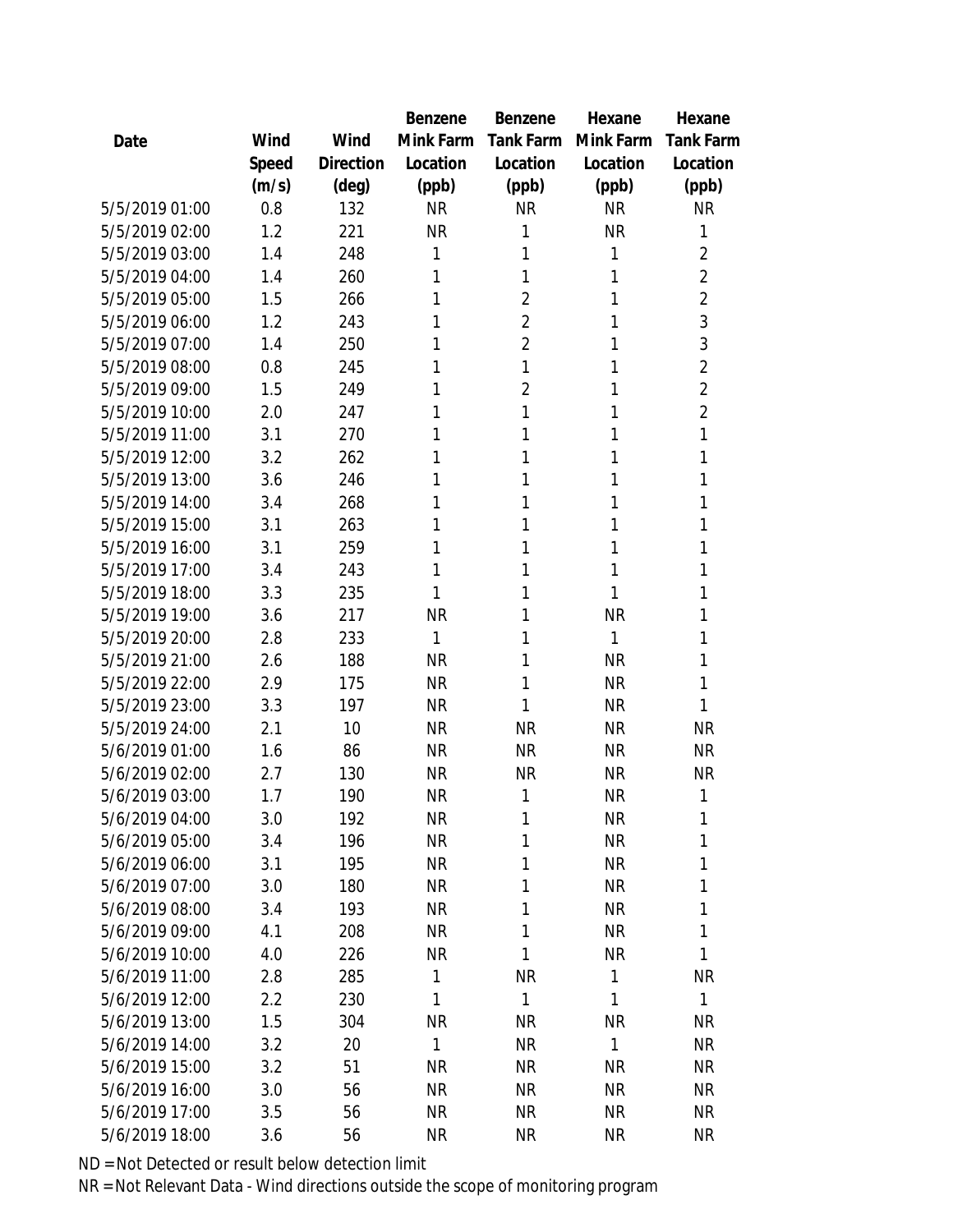|                |       |           | Benzene      | Benzene   | Hexane    | Hexane    |
|----------------|-------|-----------|--------------|-----------|-----------|-----------|
| Date           | Wind  | Wind      | Mink Farm    | Tank Farm | Mink Farm | Tank Farm |
|                | Speed | Direction | Location     | Location  | Location  | Location  |
|                | (m/s) | (deg)     | (ppb)        | (ppb)     | (ppb)     | (ppb)     |
| 5/6/2019 19:00 | 4.3   | 38        | 1            | <b>NR</b> | 1         | <b>NR</b> |
| 5/6/2019 20:00 | 4.2   | 39        | 1            | <b>NR</b> | 1         | <b>NR</b> |
| 5/6/2019 21:00 | 3.5   | 48        | <b>NR</b>    | <b>NR</b> | <b>NR</b> | <b>NR</b> |
| 5/6/2019 22:00 | 4.1   | 43        | <b>NR</b>    | <b>NR</b> | <b>NR</b> | <b>NR</b> |
| 5/6/2019 23:00 | 3.7   | 44        | <b>NR</b>    | <b>NR</b> | <b>NR</b> | <b>NR</b> |
| 5/6/2019 24:00 | 3.0   | 66        | <b>NR</b>    | <b>NR</b> | <b>NR</b> | <b>NR</b> |
| 5/7/2019 01:00 | 2.8   | 43        | <b>NR</b>    | <b>NR</b> | <b>NR</b> | <b>NR</b> |
| 5/7/2019 02:00 | 3.6   | 19        | 1            | <b>NR</b> | 1         | <b>NR</b> |
| 5/7/2019 03:00 | 3.5   | 31        | 1            | <b>NR</b> | 1         | <b>NR</b> |
| 5/7/2019 04:00 | 2.7   | 42        | <b>NR</b>    | <b>NR</b> | ΝR        | <b>NR</b> |
| 5/7/2019 05:00 | 3.6   | 26        | 1            | <b>NR</b> | 1         | <b>NR</b> |
| 5/7/2019 06:00 | 3.6   | 32        | 1            | <b>NR</b> | 1         | <b>NR</b> |
| 5/7/2019 07:00 | 3.5   | 39        | 1            | <b>NR</b> | 1         | <b>NR</b> |
| 5/7/2019 08:00 | 4.3   | 33        | 1            | <b>NR</b> | 1         | <b>NR</b> |
| 5/7/2019 09:00 | 4.3   | 30        | 1            | <b>NR</b> | 1         | <b>NR</b> |
| 5/7/2019 10:00 | 4.3   | 35        | $\mathbf{1}$ | <b>NR</b> | 1         | <b>NR</b> |
| 5/7/2019 11:00 | 4.5   | 37        | 1            | <b>NR</b> | 1         | <b>NR</b> |
| 5/7/2019 12:00 | 5.2   | 41        | <b>NR</b>    | <b>NR</b> | <b>NR</b> | <b>NR</b> |
| 5/7/2019 13:00 | 5.2   | 44        | <b>NR</b>    | <b>NR</b> | <b>NR</b> | <b>NR</b> |
| 5/7/2019 14:00 | 4.6   | 48        | <b>NR</b>    | <b>NR</b> | <b>NR</b> | <b>NR</b> |
| 5/7/2019 15:00 | 5.1   | 44        | <b>NR</b>    | <b>NR</b> | <b>NR</b> | <b>NR</b> |
| 5/7/2019 16:00 | 4.9   | 46        | <b>NR</b>    | <b>NR</b> | <b>NR</b> | <b>NR</b> |
| 5/7/2019 17:00 | 4.3   | 51        | <b>NR</b>    | <b>NR</b> | <b>NR</b> | <b>NR</b> |
| 5/7/2019 18:00 | 4.6   | 47        | <b>NR</b>    | <b>NR</b> | <b>NR</b> | <b>NR</b> |
| 5/7/2019 19:00 | 4.3   | 44        | <b>NR</b>    | <b>NR</b> | <b>NR</b> | <b>NR</b> |
| 5/7/2019 20:00 | 4.1   | 40        | 1            | <b>NR</b> | 1         | <b>NR</b> |
| 5/7/2019 21:00 | 4.3   | 40        | 1            | <b>NR</b> | 1         | <b>NR</b> |
| 5/7/2019 22:00 | 4.1   | 39        | 1            | <b>NR</b> | 1         | <b>NR</b> |
| 5/7/2019 23:00 | 3.6   | 41        | <b>NR</b>    | <b>NR</b> | <b>NR</b> | <b>NR</b> |
| 5/7/2019 24:00 | 3.7   | 45        | <b>NR</b>    | <b>NR</b> | <b>NR</b> | <b>NR</b> |
| 5/8/2019 01:00 | 3.2   | 49        | <b>NR</b>    | <b>NR</b> | <b>NR</b> | <b>NR</b> |
| 5/8/2019 02:00 | 2.4   | 61        | <b>NR</b>    | <b>NR</b> | <b>NR</b> | <b>NR</b> |
| 5/8/2019 03:00 | 2.9   | 79        | <b>NR</b>    | NR        | <b>NR</b> | <b>NR</b> |
| 5/8/2019 04:00 | 3.4   | 81        | <b>NR</b>    | <b>NR</b> | <b>NR</b> | <b>NR</b> |
| 5/8/2019 05:00 | 4.1   | 86        | <b>NR</b>    | NR        | <b>NR</b> | <b>NR</b> |
| 5/8/2019 06:00 | 3.8   | 87        | <b>NR</b>    | <b>NR</b> | <b>NR</b> | <b>NR</b> |
| 5/8/2019 07:00 | 3.4   | 79        | <b>NR</b>    | <b>NR</b> | <b>NR</b> | <b>NR</b> |
| 5/8/2019 08:00 | 3.1   | 82        | <b>NR</b>    | <b>NR</b> | <b>NR</b> | <b>NR</b> |
| 5/8/2019 09:00 | 3.3   | 87        | <b>NR</b>    | <b>NR</b> | <b>NR</b> | <b>NR</b> |
| 5/8/2019 10:00 | 3.5   | 76        | <b>NR</b>    | <b>NR</b> | <b>NR</b> | <b>NR</b> |
| 5/8/2019 11:00 | 4.9   | 94        | <b>NR</b>    | <b>NR</b> | <b>NR</b> | <b>NR</b> |
| 5/8/2019 12:00 | 4.8   | 100       | <b>NR</b>    | <b>NR</b> | <b>NR</b> | <b>NR</b> |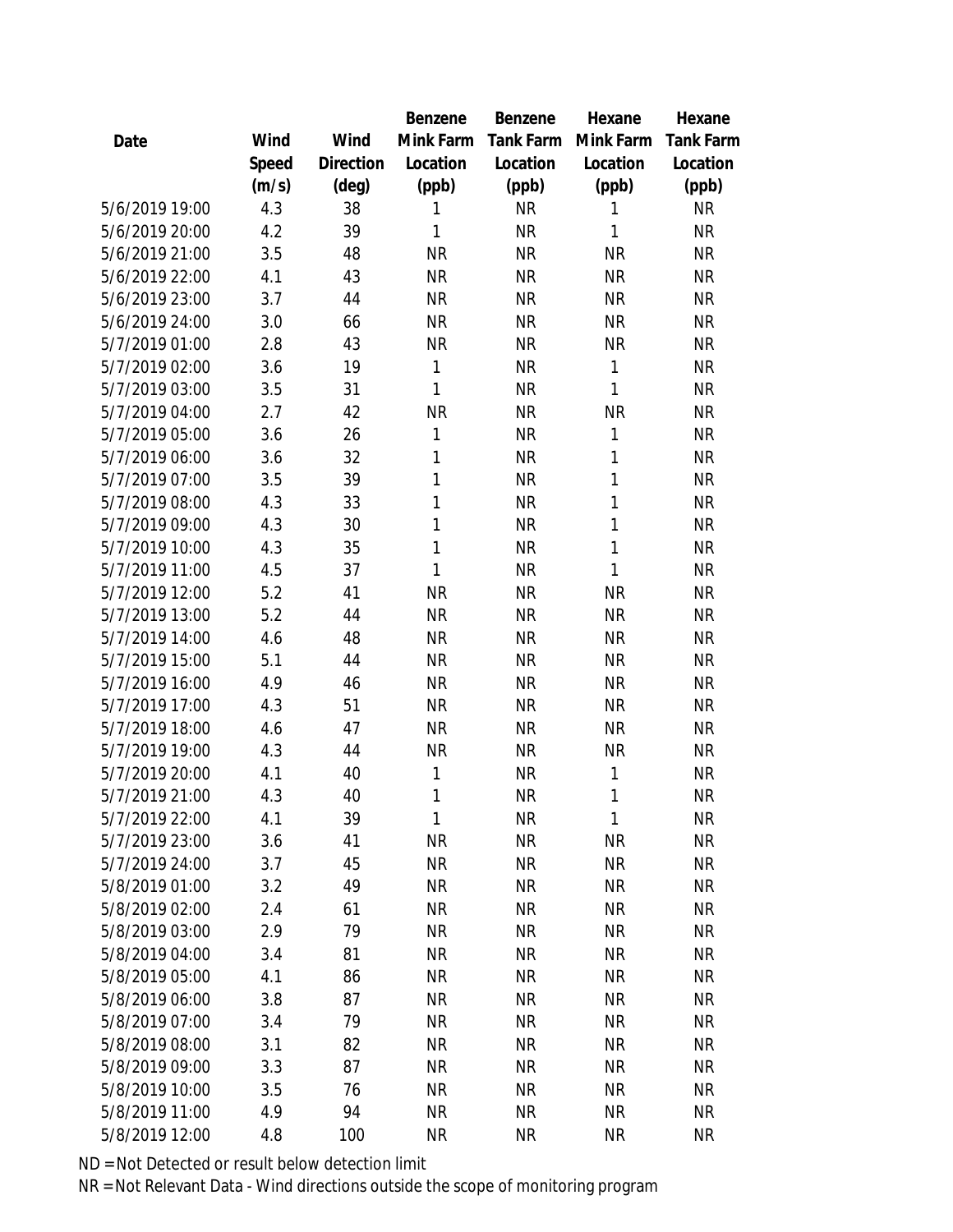|                 |       |                | Benzene      | Benzene   | Hexane       | Hexane           |
|-----------------|-------|----------------|--------------|-----------|--------------|------------------|
| Date            | Wind  | Wind           | Mink Farm    | Tank Farm | Mink Farm    | <b>Tank Farm</b> |
|                 | Speed | Direction      | Location     | Location  | Location     | Location         |
|                 | (m/s) | $(\text{deg})$ | (ppb)        | (ppb)     | (ppb)        | (ppb)            |
| 5/8/2019 13:00  | 4.3   | 97             | <b>NR</b>    | <b>NR</b> | <b>NR</b>    | <b>NR</b>        |
| 5/8/2019 14:00  | 4.3   | 104            | <b>NR</b>    | <b>NR</b> | <b>NR</b>    | <b>NR</b>        |
| 5/8/2019 15:00  | 4.9   | 107            | <b>NR</b>    | <b>NR</b> | <b>NR</b>    | <b>NR</b>        |
| 5/8/2019 16:00  | 4.4   | 106            | <b>NR</b>    | <b>NR</b> | <b>NR</b>    | <b>NR</b>        |
| 5/8/2019 17:00  | 5.8   | 127            | <b>NR</b>    | <b>NR</b> | <b>NR</b>    | <b>NR</b>        |
| 5/8/2019 18:00  | 7.6   | 130            | <b>NR</b>    | <b>NR</b> | <b>NR</b>    | <b>NR</b>        |
| 5/8/2019 19:00  | 7.1   | 132            | <b>NR</b>    | <b>NR</b> | <b>NR</b>    | <b>NR</b>        |
| 5/8/2019 20:00  | 6.1   | 131            | <b>NR</b>    | <b>NR</b> | <b>NR</b>    | <b>NR</b>        |
| 5/8/2019 21:00  | 4.9   | 144            | <b>NR</b>    | <b>NR</b> | <b>NR</b>    | <b>NR</b>        |
| 5/8/2019 22:00  | 4.3   | 143            | <b>NR</b>    | <b>NR</b> | <b>NR</b>    | <b>NR</b>        |
| 5/8/2019 23:00  | 3.1   | 141            | <b>NR</b>    | <b>NR</b> | <b>NR</b>    | <b>NR</b>        |
| 5/8/2019 24:00  | 3.8   | 181            | <b>NR</b>    | <b>NR</b> | <b>NR</b>    | <b>NR</b>        |
| 5/9/2019 01:00  | 2.1   | 230            | <b>NR</b>    | <b>NR</b> | <b>NR</b>    | <b>NR</b>        |
| 5/9/2019 02:00  | 2.2   | 138            | <b>NR</b>    | <b>NR</b> | <b>NR</b>    | <b>NR</b>        |
| 5/9/2019 03:00  | 2.7   | 142            | <b>NR</b>    | <b>NR</b> | <b>NR</b>    | <b>NR</b>        |
| 5/9/2019 04:00  | 2.2   | 137            | <b>NR</b>    | <b>NR</b> | <b>NR</b>    | <b>NR</b>        |
| 5/9/2019 05:00  | 1.4   | 128            | <b>NR</b>    | <b>NR</b> | <b>NR</b>    | <b>NR</b>        |
| 5/9/2019 06:00  | 2.3   | 170            | <b>NR</b>    | 1         | <b>NR</b>    | $\mathbf{1}$     |
| 5/9/2019 07:00  | 3.3   | 195            | <b>NR</b>    | 1         | <b>NR</b>    | $\mathbf{1}$     |
| 5/9/2019 08:00  | 4.9   | 214            | <b>NR</b>    | 1         | <b>NR</b>    | 1                |
| 5/9/2019 09:00  | 5.8   | 216            | <b>NR</b>    | 1         | <b>NR</b>    | 1                |
| 5/9/2019 10:00  | 5.5   | 223            | <b>NR</b>    | 1         | <b>NR</b>    | 1                |
| 5/9/2019 11:00  | 6.1   | 246            | $\mathbf{1}$ | 1         | $\mathbf{1}$ | 1                |
| 5/9/2019 12:00  | 6.3   | 249            | 1            | 1         | $\mathbf{1}$ | 1                |
| 5/9/2019 13:00  | 6.3   | 254            | 1            | 1         | $\mathbf{1}$ | $\overline{2}$   |
| 5/9/2019 14:00  | 5.7   | 259            | 1            | 1         | $\mathbf{1}$ | $\mathbf 1$      |
| 5/9/2019 15:00  | 5.8   | 256            | 1            | 1         | 1            | 1                |
| 5/9/2019 16:00  | 5.5   | 268            | 1            | 1         | 1            | 1                |
| 5/9/2019 17:00  | 5.1   | 276            | 1            | <b>NR</b> | 1            | <b>NR</b>        |
| 5/9/2019 18:00  | 4.9   | 282            | 1            | <b>NR</b> | 1            | <b>NR</b>        |
| 5/9/2019 19:00  | 4.3   | 277            | 1            | <b>NR</b> | 1            | <b>NR</b>        |
| 5/9/2019 20:00  | 4.3   | 277            | 1            | <b>NR</b> | 1            | <b>NR</b>        |
| 5/9/2019 21:00  | 3.9   | 279            | 1            | <b>NR</b> | 1            | <b>NR</b>        |
| 5/9/2019 22:00  | 3.3   | 283            | 1            | <b>NR</b> | 1            | <b>NR</b>        |
| 5/9/2019 23:00  | 3.6   | 291            | 1            | <b>NR</b> | 1            | <b>NR</b>        |
| 5/9/2019 24:00  | 3.4   | 296            | 1            | <b>NR</b> | 1            | <b>NR</b>        |
| 5/10/2019 01:00 | 3.1   | 303            | 1            | <b>NR</b> | 1            | <b>NR</b>        |
| 5/10/2019 02:00 | 3.6   | 327            | 1            | <b>NR</b> | 1            | <b>NR</b>        |
| 5/10/2019 03:00 | 3.1   | 309            | 1            | <b>NR</b> | 1            | <b>NR</b>        |
| 5/10/2019 04:00 | 3.5   | 308            | 1            | <b>NR</b> | 1            | <b>NR</b>        |
| 5/10/2019 05:00 | 3.6   | 326            | 1            | <b>NR</b> | 1            | <b>NR</b>        |
| 5/10/2019 06:00 | 2.3   | 337            | 1            | <b>NR</b> | 1            | <b>NR</b>        |